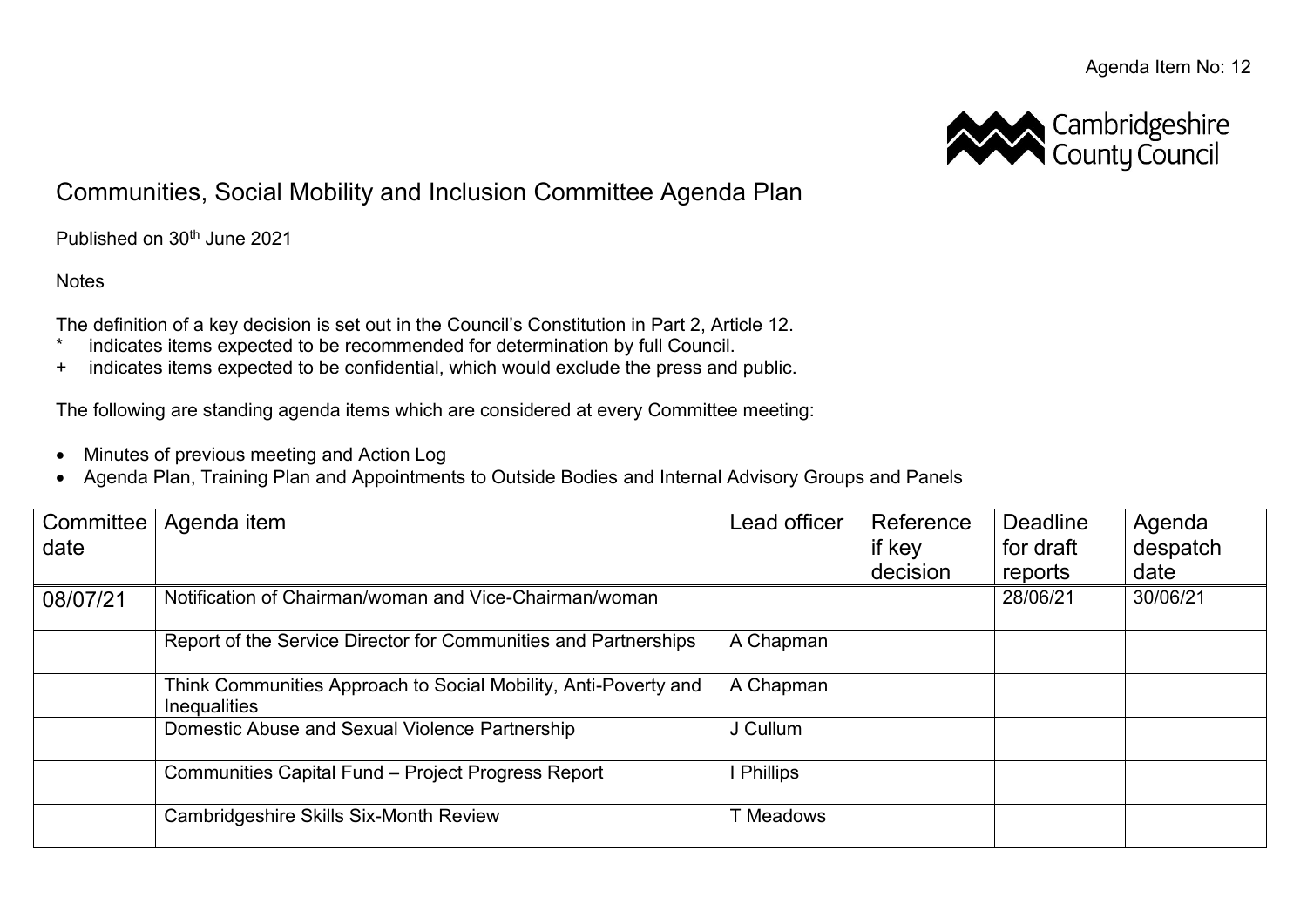| date                                       | Committee   Agenda item                                                                  | Lead officer      | Reference<br>if key<br>decision | <b>Deadline</b><br>for draft<br>reports | Agenda<br>despatch<br>date |
|--------------------------------------------|------------------------------------------------------------------------------------------|-------------------|---------------------------------|-----------------------------------------|----------------------------|
|                                            | Innovate and Cultivate Fund - Process Updates                                            | <b>E</b> Matthews |                                 |                                         |                            |
| 02/09/21                                   | Cambridgeshire and Peterborough Trading Standards Shared<br><b>Service Annual Report</b> | C Pawson          | 2021/047                        | 20/08/21                                | 24/08/21                   |
|                                            | Report of the Service Director for Communities and Partnerships                          | A Chapman         |                                 |                                         |                            |
|                                            | Anti-poverty / Social Mobility Strategy                                                  | A Chapman         |                                 |                                         |                            |
|                                            | Proposals for Decentralising County Council Services                                     | A Chapman         |                                 |                                         |                            |
|                                            | Cambridgeshire and Peterborough Coroner Service Annual<br>Report                         | P Gell            |                                 |                                         |                            |
|                                            | Innovate and Cultivate Fund - Endorsement of Recommendations                             | <b>E</b> Matthews |                                 |                                         |                            |
|                                            | Safe Accommodation Strategy                                                              | R Hill            |                                 |                                         |                            |
|                                            | Performance Report - Quarter 1 (Financial Year 2021-2022)                                | T Barden          |                                 |                                         |                            |
|                                            | Finance and Monitoring Report (July)                                                     | M Wade            |                                 |                                         |                            |
| 11/11/211<br>Provisional<br><b>Meeting</b> |                                                                                          |                   |                                 |                                         |                            |
| 02/12/21                                   | Report of the Service Director for Communities and Partnerships                          | A Chapman         |                                 | 22/11/21                                | 24/11/21                   |
|                                            | Anti-poverty / Social Mobility                                                           | A Chapman         |                                 |                                         |                            |
|                                            | Local Council Development Plan Annual Report                                             | <b>E</b> Matthews |                                 |                                         |                            |
|                                            | <b>Cambridgeshire Registration Service Annual Report</b>                                 | P Gell            |                                 |                                         |                            |
|                                            | Cambridgeshire Skills Six-Month Review                                                   | <b>T</b> Meadows  |                                 |                                         |                            |